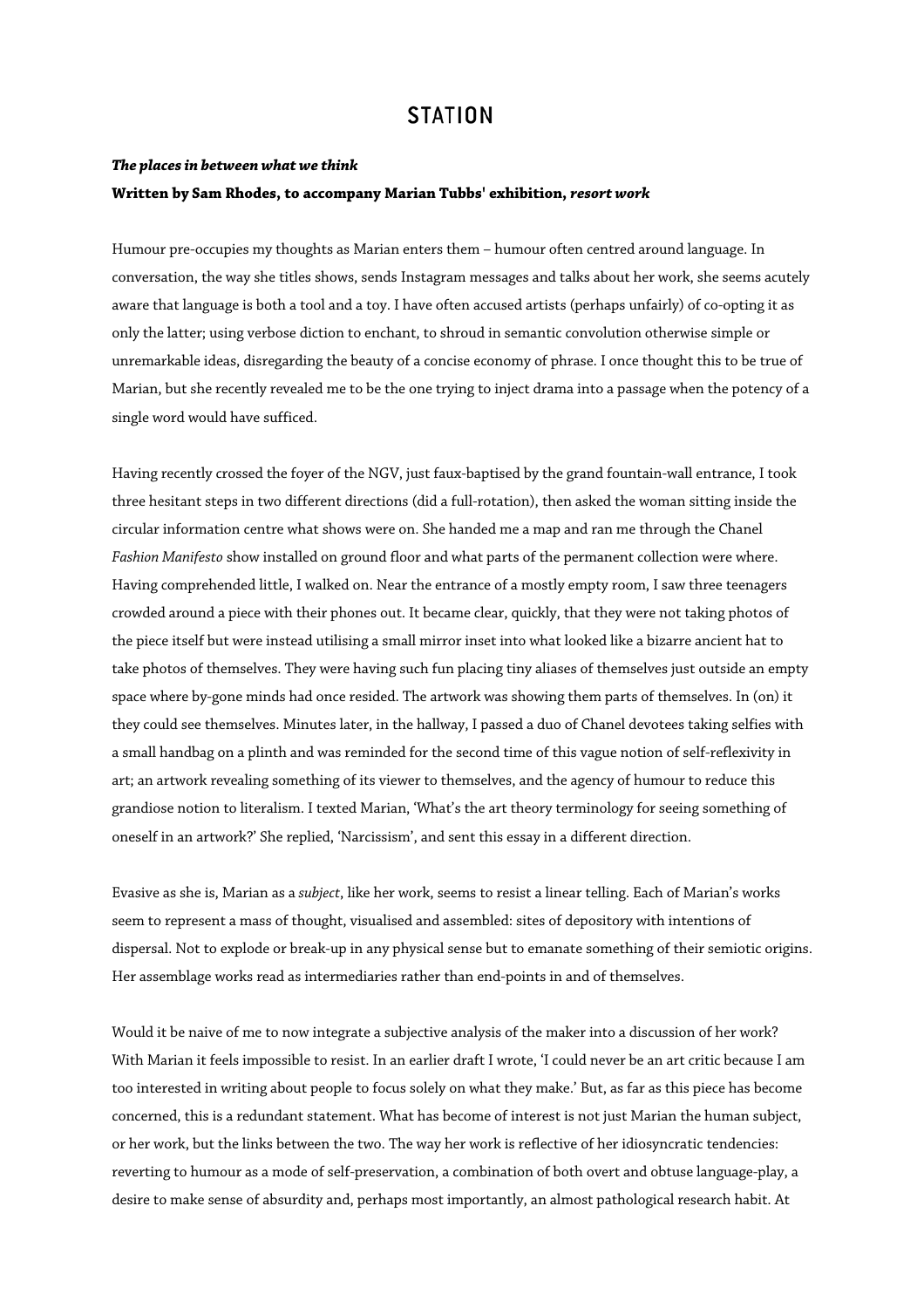# **STATION**

one point, in the thick of the COVID outbreak, we were discussing vaccination rates in the Northern Rivers. A few minutes later she sent me a document containing the Federal Government 'vax-stats' for the region, and every other region in the country. For every topic that emerges while talking to Marian she has a piece of correlating data, an image, a video, an internet link. This investigative way of being – a mode of perpetual data prosecution to collate into a form – seems to be the only way I can approach a discussion of her work. A few months ago I sent her a message, 'that new work of yours looks like it's been excavated from a cavern of broken hard drives'. For which she thanked me. Later, in response to a passage I sent from *The Argonauts* by Maggie Nelson concerning the limitations and possibilities of language<sup>i</sup>, she immediately replied with a phrase from Belgium Philosopher Isabelle Stengers, quoted by Nelson in *On Freedom*, '"technologically sophisticated ruins of our dreams"ii – basically sums up my work'.

### **sr: Sorry to interrupt you, when you say, 'they', what are you referring to, specifically?**

mt: The connections between ideas or images in my work. People might not necessarily get that I went into this trying to understand bio-mimicry engineering to help me make this work. It's not like I'm producing scientific essays with that level of research into these topics. I just get really excited about certain technologies and their utopian ideas or dystopian possibilities, and then use these ideas to make works that feel like they have something like a sense of freedom because I know that I've gathered a certain amount of information that I can talk to people about if they want to know. Otherwise, they can just be like 'cool that's an interesting looking piece'. I can only make works after a period of long research and investing in ideas, or being really bowled over by something, like seasteading.

#### **sr: Seasteading?**

mt: Basically Crypto-Bros who are motivated by offshore accounts, becoming billionaires, living without law, and basically colonising the sea in the ways they want to – thinking that they can build places to live on the sea beyond national rule. The visualisation of these seasteading communities was really interesting to me. How would they look? I'll go down a research hole and feel I'll need to visualise the content in some way, so I can make sense of it.

Marian's work as representative of a pragmatic grappling with events perplexing our immediate existential moment asserted itself with poignancy in the very naming of the show to which this essay pertains. This exhibition, *resort work,* was, before the Northern Rivers and parts of Queensland were subsumed by the highest flood in recorded history, titled *lazy river*. On 2 March, following the deluge and its devastation, Marian texted me, 'the exhibition will no longer be called *lazy river*'. Although some of the work in this show is abstract, it is clearly not abstracted *from* tangible, present reality. You might say that anyone with a shard of sense and empathy would remove reference to a large body of water from the title of a show assembled in a